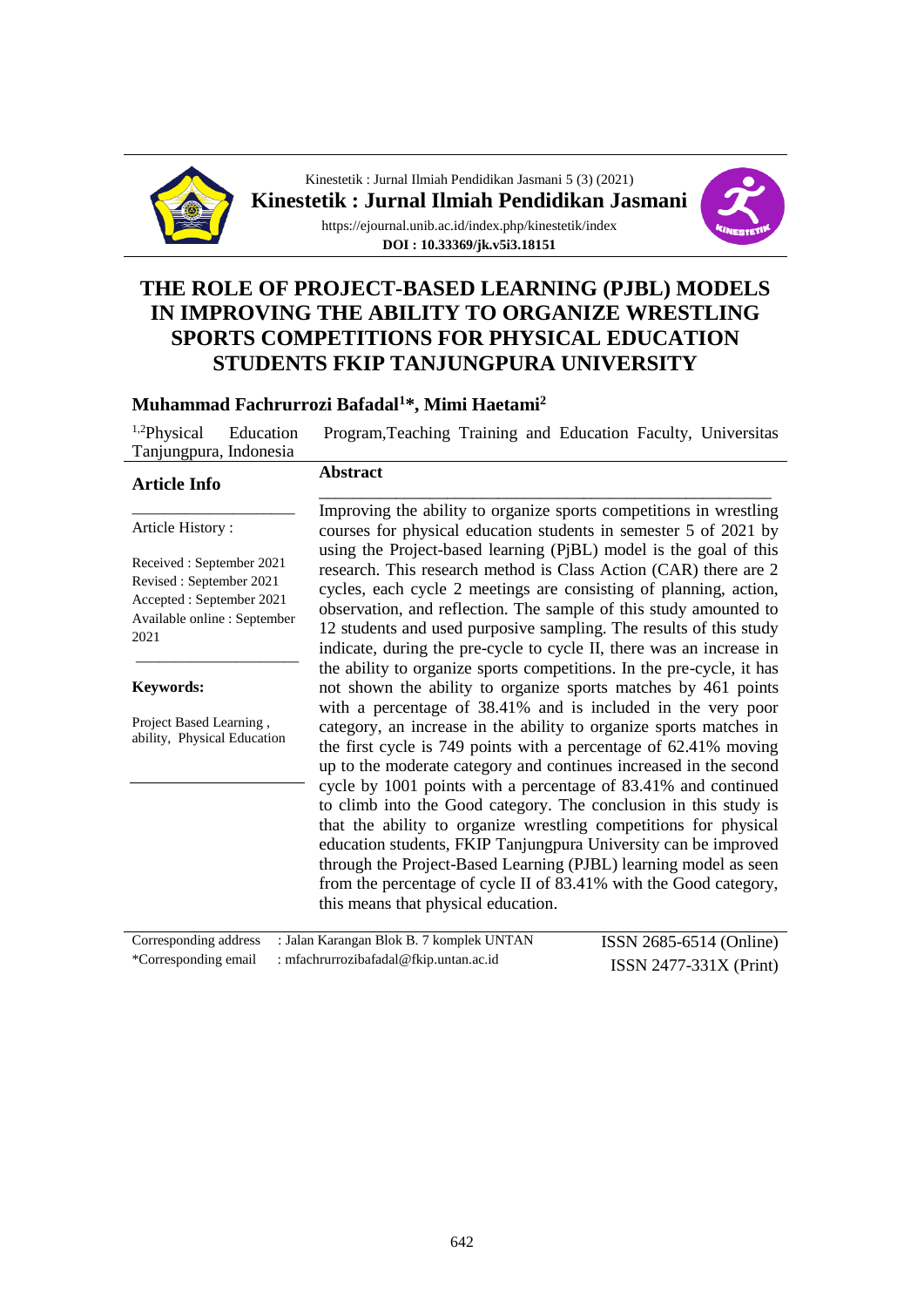### **INTRODUCTION**

The acceleration of improving the quality of higher education must be carried out immediately, to improve the quality of the higher education institution. Quality improvement can be obtained by changing the strategy, namely improving the quality of people, organizational structures, and processes and applying technology in the process. To improve the quality of human resources consisting of lecturers and students, various learning models are needed and improve 21stcentury capabilities. Several learning models can be applied in educational units, but learning that directly applies material by actualizing knowledge into activities that are real, fun, and easier for students to understand, there are only a few models. One alternative model that can improve 21st-century capabilities is the project-based learning model (PJBL).(Dewi, 2015).

PJBL is a learning model that involves students in a project based on a problem and in the end students can produce real work. In line with what is described (Ardianti et al., 2017), that Project-based learning (PjBL) is a learning model with a special characteristic of designing and carrying out a project in it to produce a product. The PJBL learning model is needed at the tertiary level, innovative and creative learning strategies or lectures need to be developed. Not only giving assignments without any assessment, but learning needs independence, thinking skills, and the opportunity to actualize the theory that

has been obtained in the study room. In the physical education study program, the Faculty of Education and Education at Tanjungpura University has implemented several learning models such as cooperative models (Dosinaen et al., 2020; Pratama et al., 2019; Turrahma et al., 2019), direct learning (Irvan et al., 2015), and other learning models except for PJBL.

Learning for physical education students at the Tanjungpura University FKIP, especially the wrestling course, is very monotonous and seems boring. Learning activities start with giving an introduction to learning such as understanding the history of wrestling, introduction, and practice of basic wrestling techniques, and the rules of wrestling matches. Considered incapable of achieving learning goals or wrestling lectures as a whole. And no model has ever been applied in summarizing the overall achievements of wrestling lectures. It is deemed necessary to apply the PJBL model that can apply the objectives of the wrestling lectures. By giving a project to students related to simply organizing wrestling matches, which means students organize competitions in the smallest scope, namely between classes taking wrestling courses. Following the opinion (Hanif, 2016), that the organization of the match is also called the implementing committee, which consists of individuals who are skilled and tasked with carrying out the tasks they carry out so that all activities from planning the things needed to the stage of completing the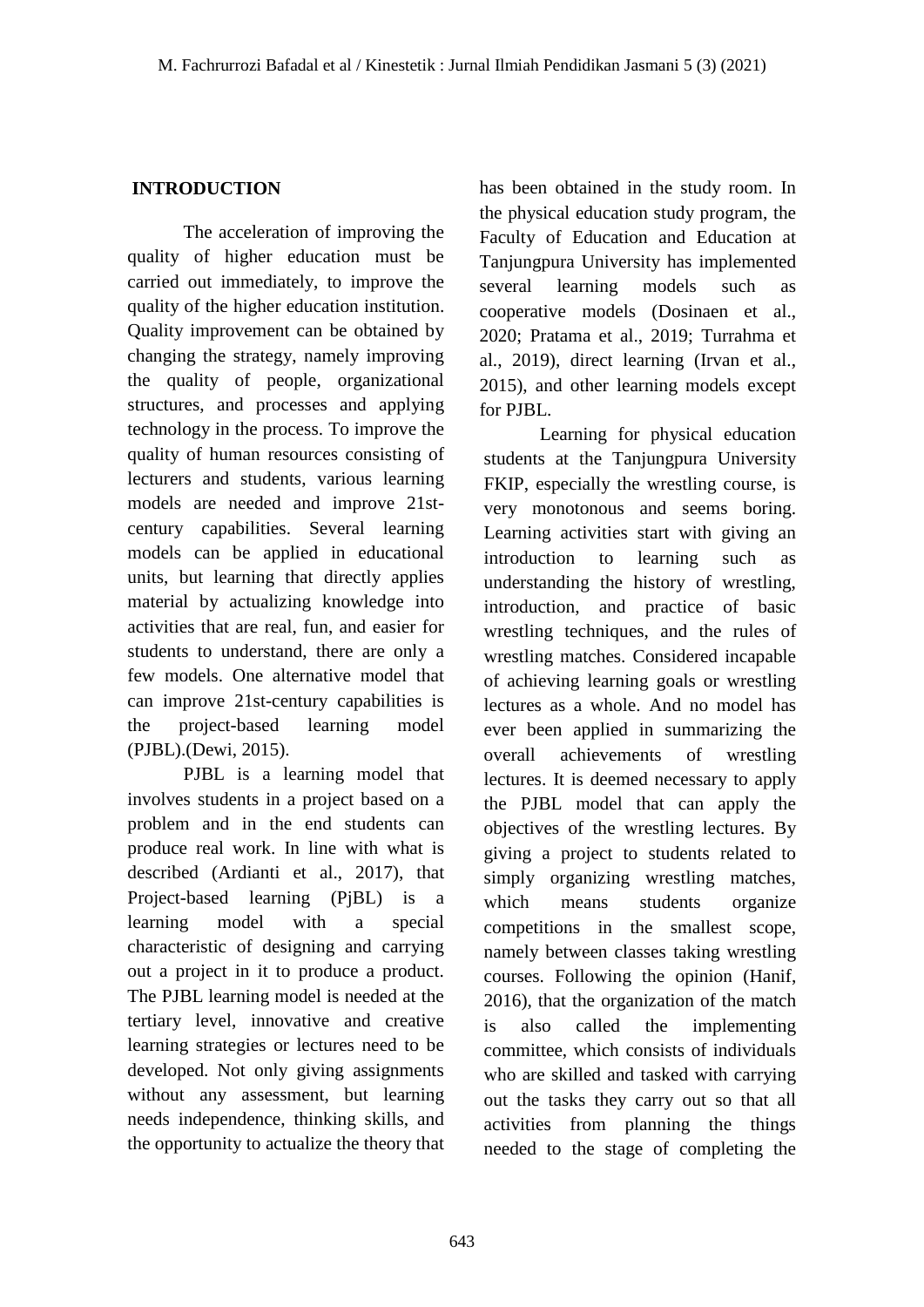implementation can be successful. without significant obstacles. Based on the results of observations made by the researchers on physical education students at Tanjungpura University FKIP semester 5 in 2021, there were 25% of the 45 students had been and were directly involved in organizing sports committees, both at school and in the student's neighborhood. With the lack of knowledge and experience of students who organize sports competitions, students need to integrate theories in learning, practice, and problems that will arise in the process and will improve the ability to organize sports competitions that students will get later after entering the world of work and requires students to adapt to the challenges of completing a project.

To organize a sports competition, a matching design is needed so that the smooth implementation of achieving the expected goals. There are several elements needed to design a sports competition, namely legality, the purpose of the match, designing the organizational structure of the match, determining the composition of the implementing committee, determining the right time and place, determining the scope and number of participants, making a schedule of activities (Hanif, 2016). By implementing project-based lectures or organizing sports competition activities in this wrestling course, it is hoped that students can actualize the theories that have been obtained in wrestling material and students gain experience in applying the rules of wrestling matches and the refereeing system in wrestling. With the learning characteristics of physical

education students whose learning is almost 60% using practical learning (Kardani, 2019), it is necessary to use the Project-based Learning (PJBL) model as the right solution in achieving the goals of wrestling lectures and there is no doubt that physical education students can complete this project.

## **METHODS**

Class action research, the authors chose as the method in this research, which is implemented in wrestling courses. In classroom action research, the writer chooses the Spiral Kemmis and Taggart models, which have a minimum of 2 cycles, each cycle consisting of planning, action, observation, and reflection. And this research focuses on improving the ability of physical education students of FKIP Tanjungpura University in organizing wrestling matches through the PJBL learning model.

# **Participants**

The population in this study were physical education students at the Tanjungpura University FKIP Semester 5 in 2021, which were 45 students.

# **Sampling Procedures**

The sample used in this study used purposive sampling. According to (Guarte & Barrios, 2007), purposive sampling is described as a random selection of sampling units in the population segment with the most information about the desired characteristics. This sample is used to determine the number of people studied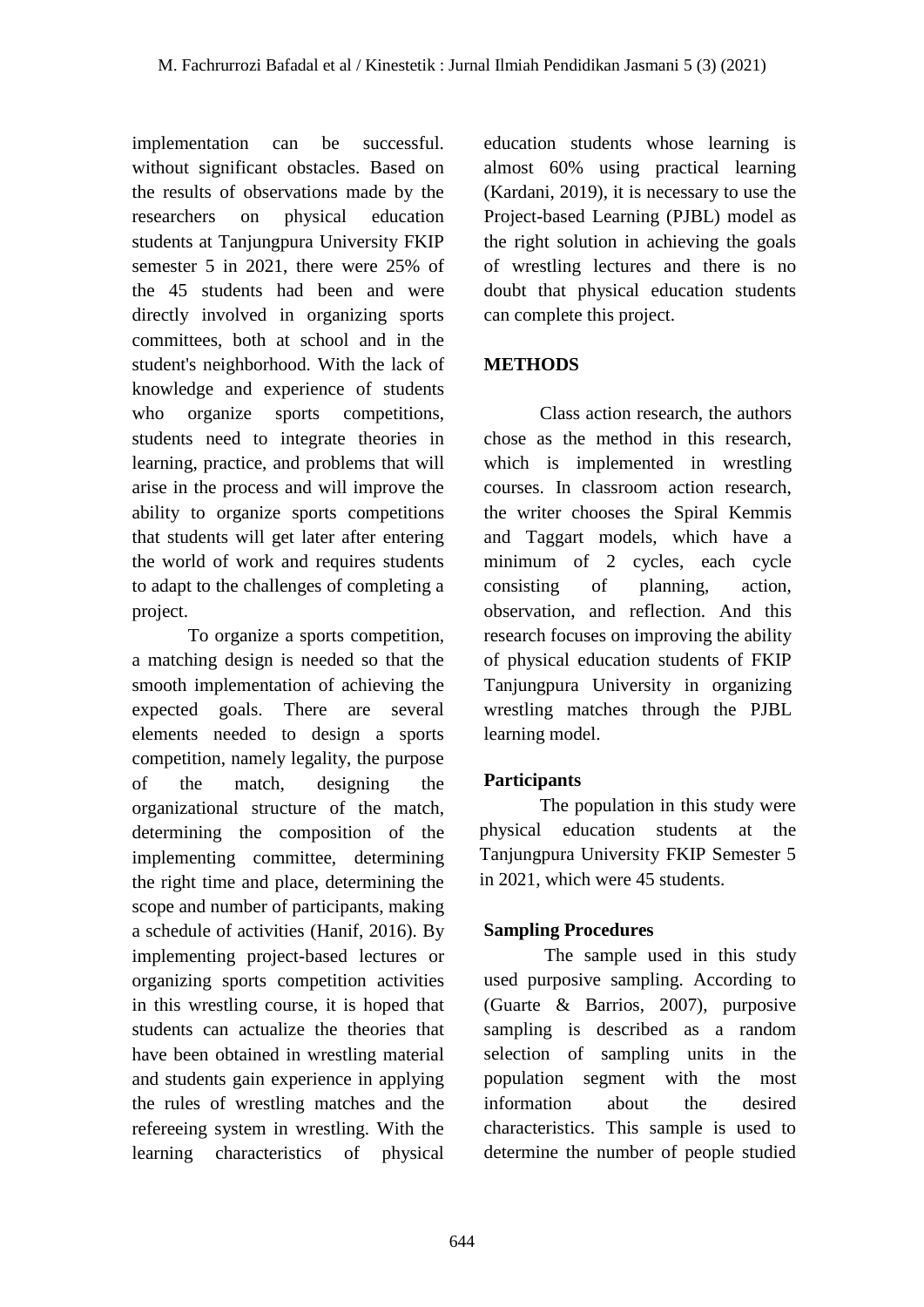**s**

following special provisions or purposes. The purpose of selecting the sample in this study, students who independently became the organizing committee for wrestling subjects were only 12 students.

### **Materials and Apparatus**

The tool or test that the researcher uses in this research opportunity is to use a questionnaire on the ability to organize sports competitions and observations.

### **Procedures**

This research procedure uses Classroom Action Research (CAR) which aims to solve existing learning problems. In this study, the authors collaborated with lecturers of the physical education study program, FKIP, Tanjungpura University. The implementation of this research has 3 stages consisting of problem formulation, improvement consisting of planning, action and observation, and reflection. And this research uses 2 cycles and each cycle has 2 meetings.

### **Design or Data Analysis**

The data analysis of this research is using quantitative descriptive analysis.

### **RESULTS**

Based on the results of the research that has been carried out and based on the results of pre-cycle observations, cycle I and cycle II showed good progress in improving the ability to organize wrestling competitions. Below is the average increase for each cycle.

| sports competitions. |                  |                |             |  |  |  |
|----------------------|------------------|----------------|-------------|--|--|--|
| Variable             | <b>Cycle PTK</b> |                |             |  |  |  |
|                      | Pre              | <b>Cycle I</b> | Cycle II    |  |  |  |
|                      | Cycle            |                |             |  |  |  |
| <b>Ability to</b>    | 461              | 749            | 1001        |  |  |  |
| organize             | $(38, 41\%$      | $(62, 41\%$    | $(83, 41\%$ |  |  |  |
| sports               |                  |                |             |  |  |  |
| competition          |                  |                |             |  |  |  |

**Table 1.** Average Observation Results The ability of students to organize Wrestling

Based on the table above, during the pre-cycle to cycle II, there was an increase in the ability to organize sports competitions. In the pre-cycle, it has not shown the ability to organize sports competitions by 461 points with a percentage of 38.41% and is included in the very poor category, an increase in the ability to organize sports matches in the first cycle of 749 points with a percentage of 62.41% moves up to the moderate category and continues increased in the second cycle by 1001 points with a percentage of 83.41% and continued to increase into the Good category. The following is a diagram of the percentage increase in the ability to organize sports competitions during wrestling lectures by applying the PJBL model:



Ability to organize sports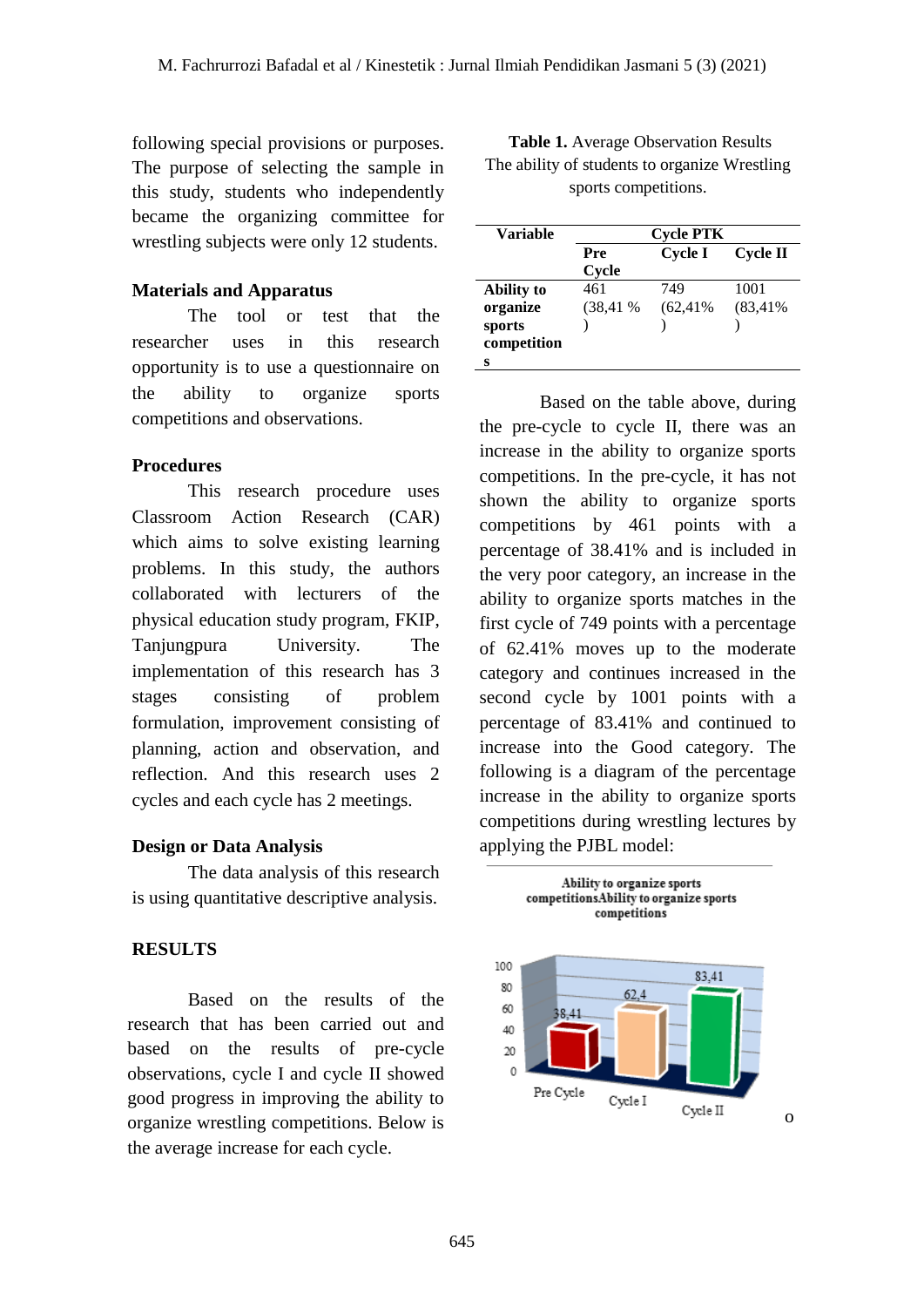the results of observations of the average ability to organize sports competitions for physical education students from FKIP Tanjungpura University can be described below:

**Table 2.** Observations on the ability to organize sports competitions in cycles I and II.

|    | <b>Elements of Designing a</b><br>match                                                                                                                                                                                                                   |            | Percentage<br>$($ %) | Informat        |
|----|-----------------------------------------------------------------------------------------------------------------------------------------------------------------------------------------------------------------------------------------------------------|------------|----------------------|-----------------|
|    |                                                                                                                                                                                                                                                           | Cycle<br>1 | Cycle<br>п           | ion             |
| 1  | Students can get<br>legality/legitimacy from<br>wrestling organizations in<br>organizing matches                                                                                                                                                          | 72         | 90                   | <b>Increase</b> |
| 2  | Students have a match<br>goal to be achieved                                                                                                                                                                                                              | 70         | 80                   | <b>Increase</b> |
| 3  | Students can design a<br>competitive organizational<br>structure that describes the<br>duties and responsibilities<br>in each section.                                                                                                                    | 65         | 85                   | <b>Increase</b> |
| 4  | Students can determine the<br>composition of the<br>implementing committee<br>according to the student's<br>abilities                                                                                                                                     | 61         | 82                   | <b>Increase</b> |
| 5  | Students can determine the<br>time of the competition                                                                                                                                                                                                     | 62         | 88                   | Increase        |
| 6  | Students can determine<br>where the competition will<br>be held that does not<br>interfere with the comfort<br>of the participants                                                                                                                        | 56         | 78                   | <b>Increase</b> |
| 7  | Students can determine the<br>scope or size of the<br>participant's participation.                                                                                                                                                                        | 64         | 82                   | <b>Increase</b> |
| 8  | Students can estimate the<br>number of participants<br>who take part in the<br>competition                                                                                                                                                                | 65         | 81                   | <b>Increase</b> |
| 9  | Students can schedule<br>Activities                                                                                                                                                                                                                       | 57         | 86                   | <b>Increase</b> |
| 10 | At the preparation stage,<br>students can carry out:<br>initial meeting activities,<br>equipment preparation,<br>field preparation, form<br>creation, sending<br>notification invitations,<br>registration, technical<br>meetings (technical<br>meetings) | 59         | 83                   | <b>Increase</b> |
| 11 | At the implementation<br>stage, students can do:<br>opening, competition,<br>closing                                                                                                                                                                      | 58         | 87                   | <b>Increase</b> |
| 12 | In the final stage, students<br>can carry out: Reports and<br>accountability                                                                                                                                                                              | 60         | 79                   | <b>Increase</b> |

### **DISCUSSION**

The results of the research on the ability to organize wrestling matches in 12 physical education students of FKIP Tanjungpura University in the wrestling course showed that an increase occurred from pre-cycle to cycle I and an increase occurred again in cycle II. This confirms that the student's ability to organize a sports competition is in a good category because they have carried out 83, 41% of the 20 statements that have been observed by physical education lecturers, FKIP Tanjungpura University. Based on table 2. In point 1, it can be seen that there was an increase in cycle I by 72% to cycle II by 90%, indicating that students can understand that an activity must have the basis or legality of the management of the sports branch that houses it, especially the management of the wrestling branch in the city. Pontianak to get a letter of recommendation for activities or an official letter of assignment from the management of the sports branch and be able to expedite the matches in these activities (Nindyawan & Mulyono, 2021).

In the second point, there was a significant increase that from 65% in the first cycle it crawled up to 80% in the second cycle. Determining the purpose of organizing the match has the same vision as the Pontianak city wrestling administrator who develops coaching and becomes an evaluation material for the results of wrestling training.

At points 3 to 12 which consist of designing the organizational structure of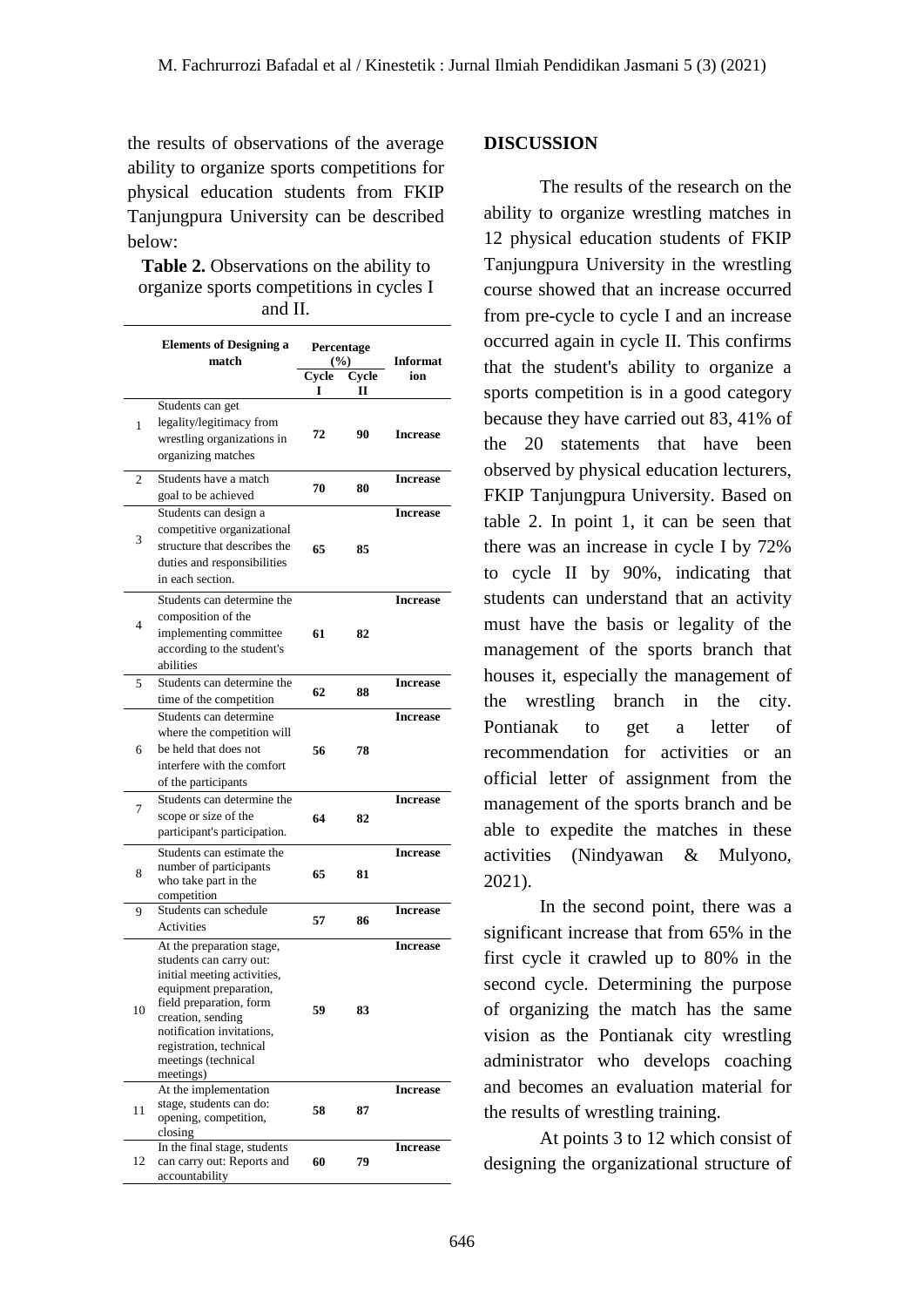the match, determining the composition of the implementing committee, determining the time and place, determining the scope and number of participants, making a schedule of activities (Tapo & Bile, 2020) there is an increase in the percentage between 21 % which means that students understand and can carry out their functions and duties when they are members of the committee. So that in carrying out the match system smoothly, precisely according to the regulations, so that the charts do not overlap and are timely in completing the match (Sakti et al., 2020).

Giving responsibility to students by assigning a project will increase students' learning motivation (Yani, 2018) and student learning outcomes (Wahyudi et al., 2018). By applying the PJBL model, it can strengthen and practice the main tasks of the committee and also improve ways of communicating and thinking creatively (Nugroho et al., 2019) because students are required to be active in coordinating with related parties, both lecturers, sports administrators, and event participants and the organizing committee.

# **CONCLUSION**

The ability to organize wrestling competitions for physical education students, FKIP Tanjungpura University can be improved through the Project-Based Learning (PJBL) learning model as seen from the percentage of cycle II of 83.41%, this means that physical education students have implemented and understood and can carry out the functions and the duties of each member of the organizing committee for sports competitions in the Good category. So that the implementation is completed on time, according to the rules and the game system runs smoothly.

## **ACKNOWLEDGEMENT**

The author thanks his beloved wife, Fitriana Puspa Hidasari, and their two daughters, namely Azzahra Afsheena Bafadal and Berlian Andita Bafadal who have helped and supported the completion of this article.

# **REFERENCES**

- Ardianti, S. D., Pratiwi, I. A., & Kanzunnudin, M. (2017). Implementasi *Project Based Learning* (PJBL) Berpendekatan Science Edutainment Terhadap Kreativitas Peserta Didik. *Refleksi Edukatika : Jurnal Ilmiah Kependidikan*, *7*(2). https://jurnal.umk.ac.id/index.php/RE/a rticle/view/1225
- Dewi, F. (2015). Proyek Buku Digital: Upaya Peningkatan Keterampilan Abad 21 Calon Guru Sekolah Dasar Melalui Model Pembelajaran Berbasis Proyek. *Metodik Didaktik : Jurnal Pendidikan Ke-SD-An*, *9*(2). https://ejournal.upi.edu/index.php/Meto dikDidaktik/article/view/3248
- Dosinaen, M. A., Simanjuntak, V. G., & Hidasari, F. P. (2020). Meningkatkan Hasil Belajar Menggiring Dalam Sepak Bola melalui Cooperative Learning Type Tgt. *Jurnal Pendidikan Dan Pembelajaran Khatulistiwa*, *9*(6). https://jurnal.untan.ac.id/index.php/jpdp b/article/view/41012
- Guarte, J. M., & Barrios, E. B. (2007). Estimation Under Purposive Sampling. *Https://Doi.Org/10.1080/03610910600 591610*, *35*(2), 277–284.